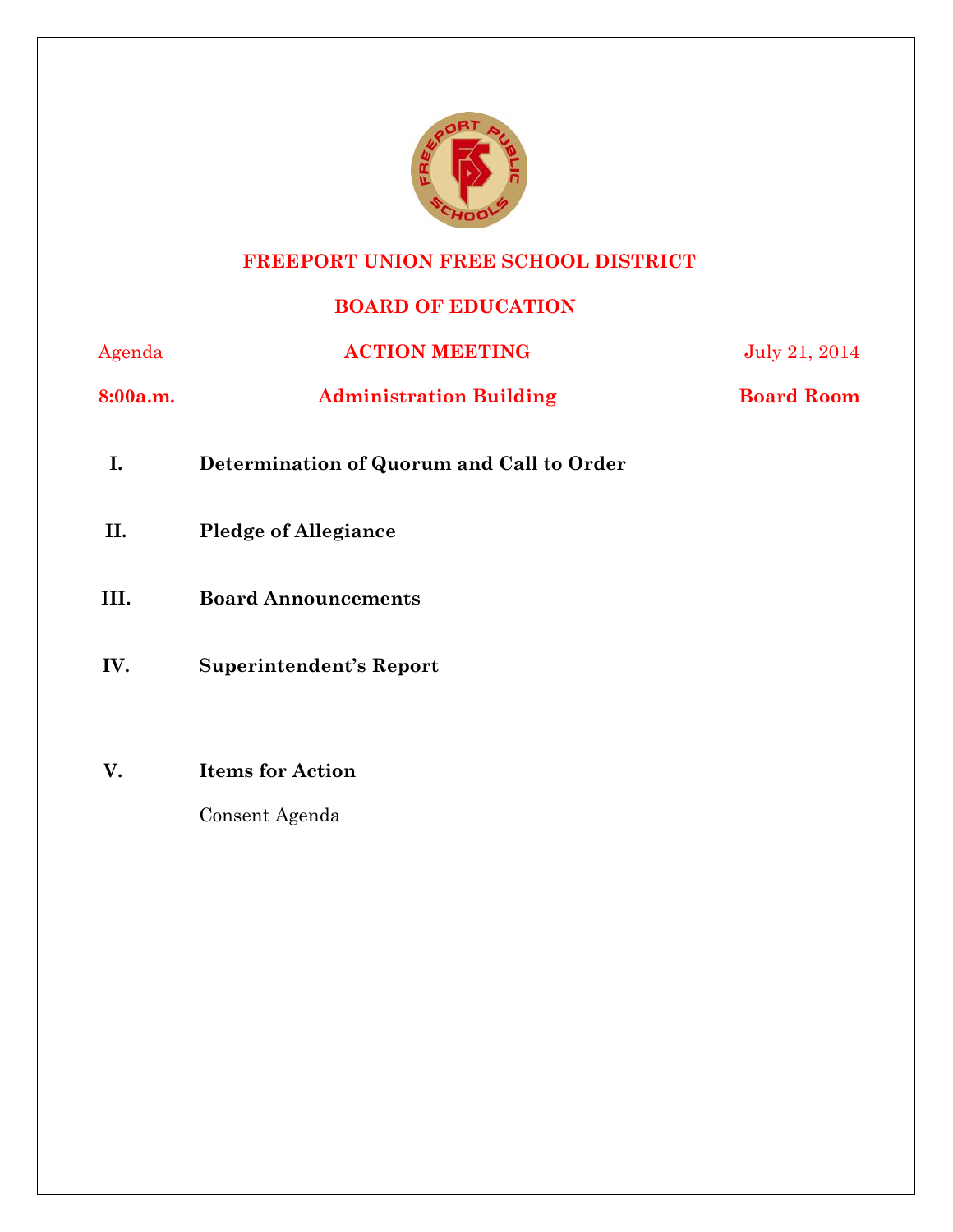#### **Conserversion Consent Agenda Items:**

**<u>BE IT RESOLVED</u> that the Board of Education of the Freeport Union Free School District hereby approves the following items; A 1, 2, 3, 4, 5; C 1.**

|       | A.             | <b>Consent Approve</b><br>Acceptance of the Minutes of the Board of Education                                                                                                  | TAB <sub>1</sub> |  |  |
|-------|----------------|--------------------------------------------------------------------------------------------------------------------------------------------------------------------------------|------------------|--|--|
|       | <b>B.</b>      | <b>Personnel Actions</b>                                                                                                                                                       |                  |  |  |
|       |                | 1. Resignation                                                                                                                                                                 | TAB <sub>2</sub> |  |  |
|       |                | 2. Appointment of Staff-Instructional                                                                                                                                          | TAB <sub>3</sub> |  |  |
|       |                | 3. Appointment of Staff – Non-Instructional                                                                                                                                    | TAB <sub>4</sub> |  |  |
|       |                | 4. Appointment of Summer School Clerical Staff                                                                                                                                 | TAB <sub>5</sub> |  |  |
|       | $\mathbf{C}$ . | <b>Education</b>                                                                                                                                                               |                  |  |  |
|       |                | 1. Acceptance of the Minutes from the Committees on<br>Special Education and Preschool Education                                                                               | TAB <sub>6</sub> |  |  |
| VI.   |                | <b>Other Items for Action</b>                                                                                                                                                  |                  |  |  |
|       | $\mathbf{A}$ . | <b>Education</b>                                                                                                                                                               |                  |  |  |
|       |                | 1. Approval of a Resolution to End the Gap<br>Elimination Adjustment                                                                                                           | TAB <sub>7</sub> |  |  |
|       |                | 2. Approval of a Resolution to Reform the Allocation of<br>School Aid in New York State                                                                                        | TAB <sub>8</sub> |  |  |
| VII.  |                | <b>Board Comments</b>                                                                                                                                                          |                  |  |  |
| VIII. |                | <b>Superintendent Comments</b>                                                                                                                                                 |                  |  |  |
| IX.   |                | Adjournment                                                                                                                                                                    |                  |  |  |
| X.    |                | <b>Next Meeting</b>                                                                                                                                                            |                  |  |  |
|       |                | The next meeting of the Board of Education will on August 27,<br>2014 at Caroline G. Atkinson School.                                                                          |                  |  |  |
|       |                | All meetings begin at 7:30 p.m. unless otherwise noted.                                                                                                                        |                  |  |  |
|       |                | Register to vote: Monday through Friday between 8:30 a.m. and<br>3:30 p.m. at the Administration Building, 235 N. Ocean Avenue.<br>Visit our website at www.freeportschools.or |                  |  |  |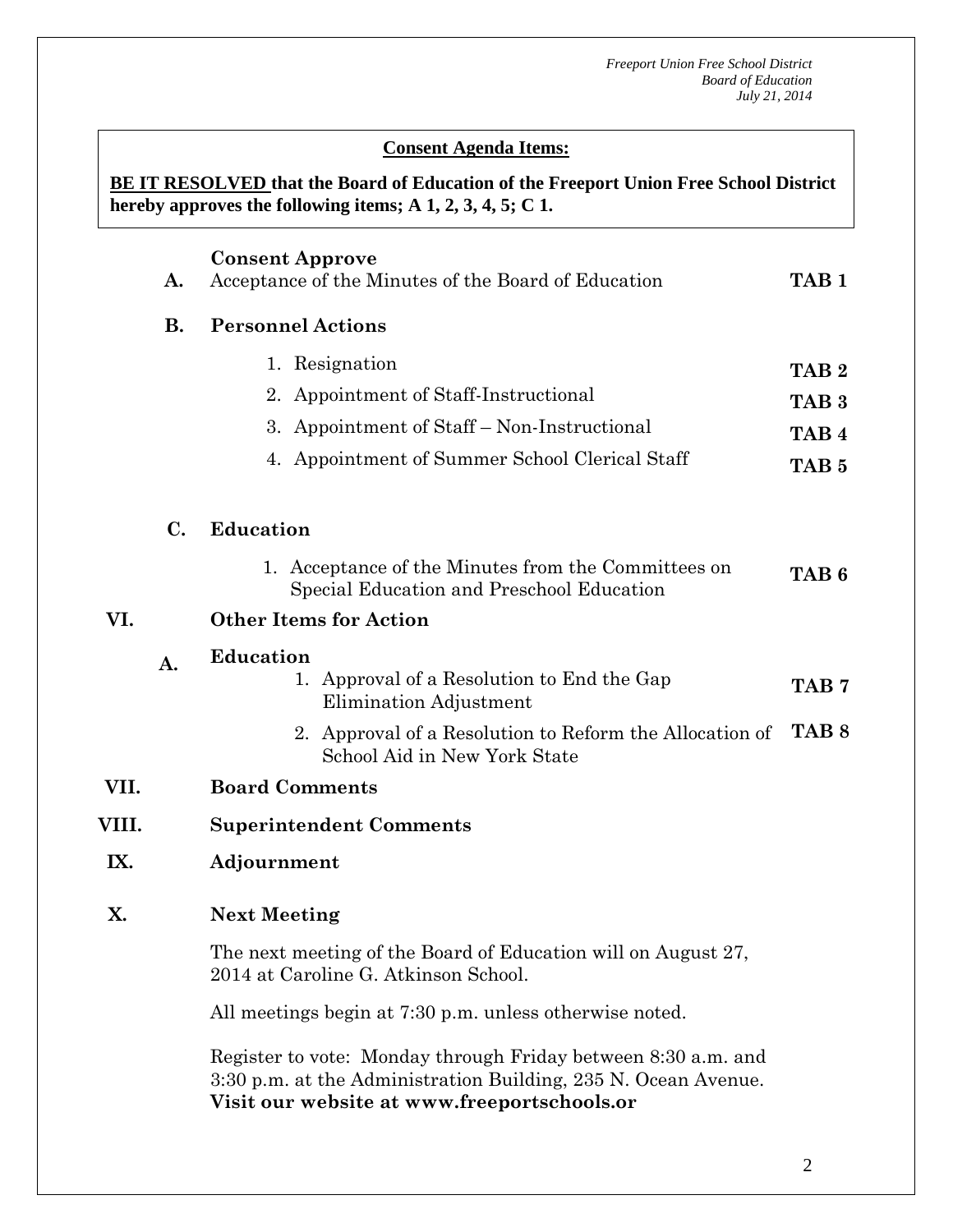*Freeport Union Free School District Board of Education July 21, 2014*

# **Consent Agenda Items:**

**BE IT RESOLVED,** that the Board of Education of the Freeport Union Free School District hereby approves the following items; A 1, 2, 3, 4; C 1.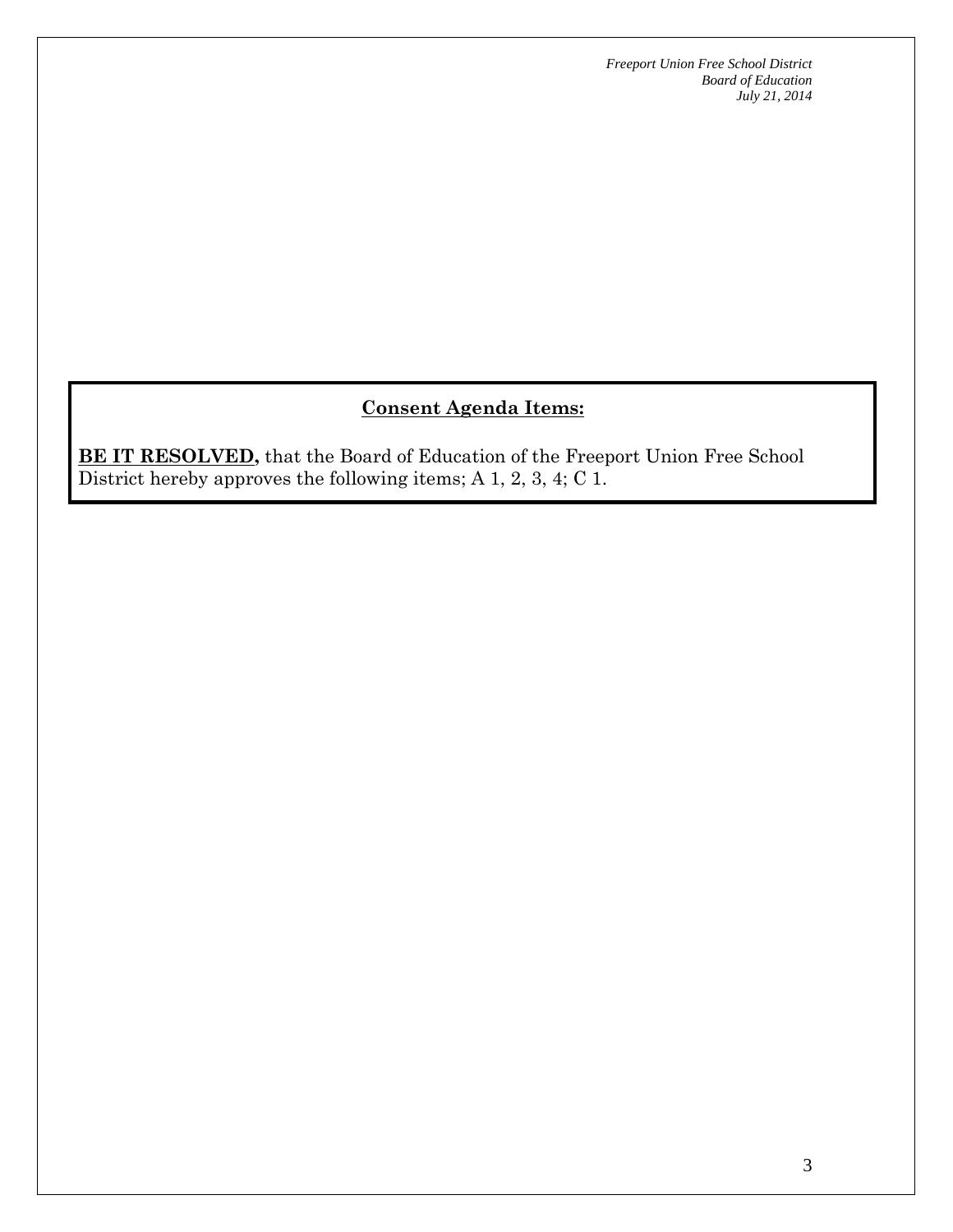# **Acceptance of the Minutes**

**BE IT RESOLVED** that the Board of Education of the Freeport Union Free School District hereby accepts the minutes of the following meetings as written:

July 1, 2014.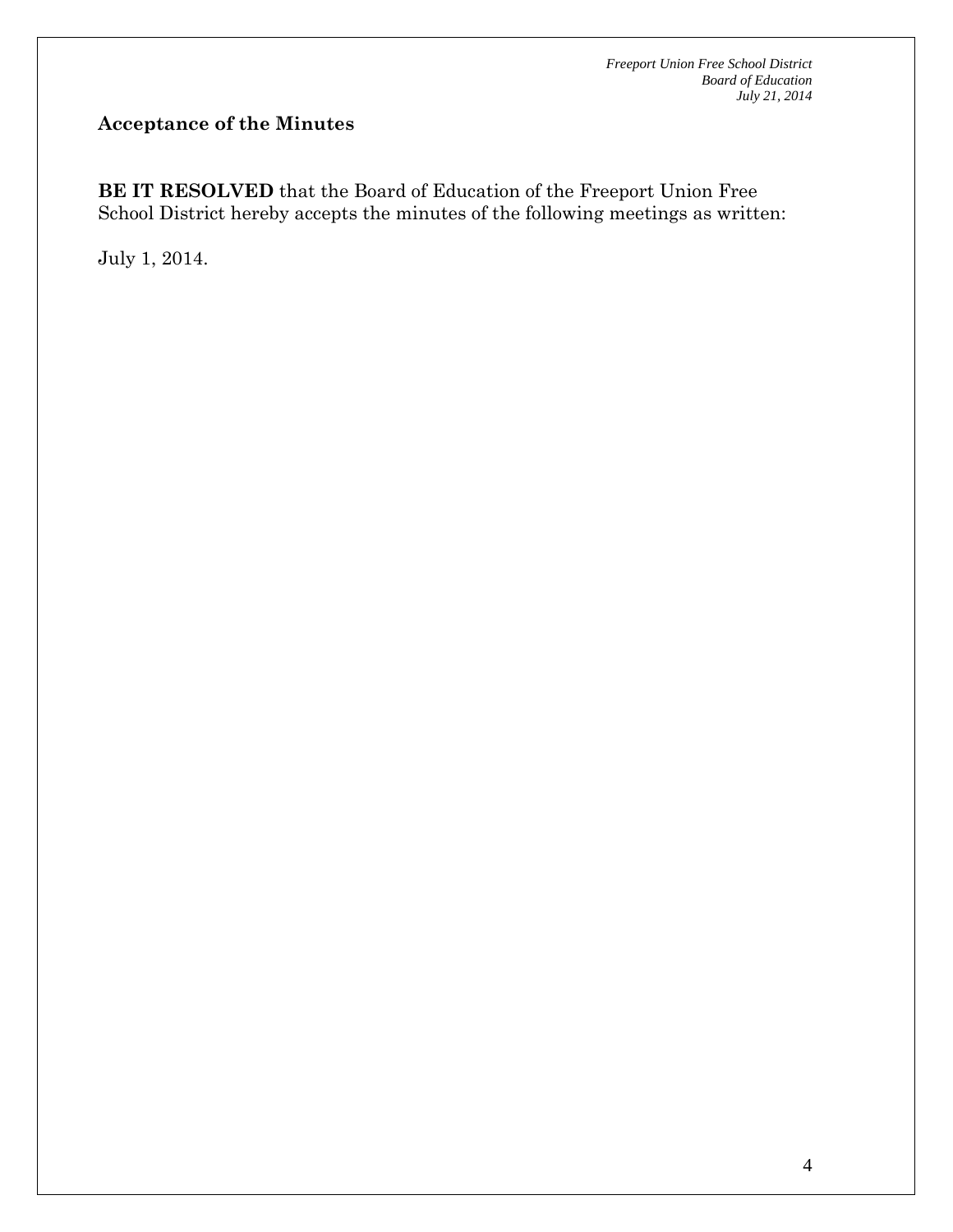# **Resignation of Staff**

**BE IT RESOLVED**, that the Board of Education of the Freeport Union Free School District hereby accepts the letter(s) of resignation from the following staff member(s) as listed below:

- 1. **Ruth Hindley**, full-time Teaching Assistant, effective July 3, 2014, relocation out of state.
- **2. Krista Pitman**, Elementary Teacher, effective July 8, 2014, for personal reasons.
- **3. Mauricio Riveros-Villanueva,** full-time Teaching Assistant, effective August 31, 2014, to accept another position in the District.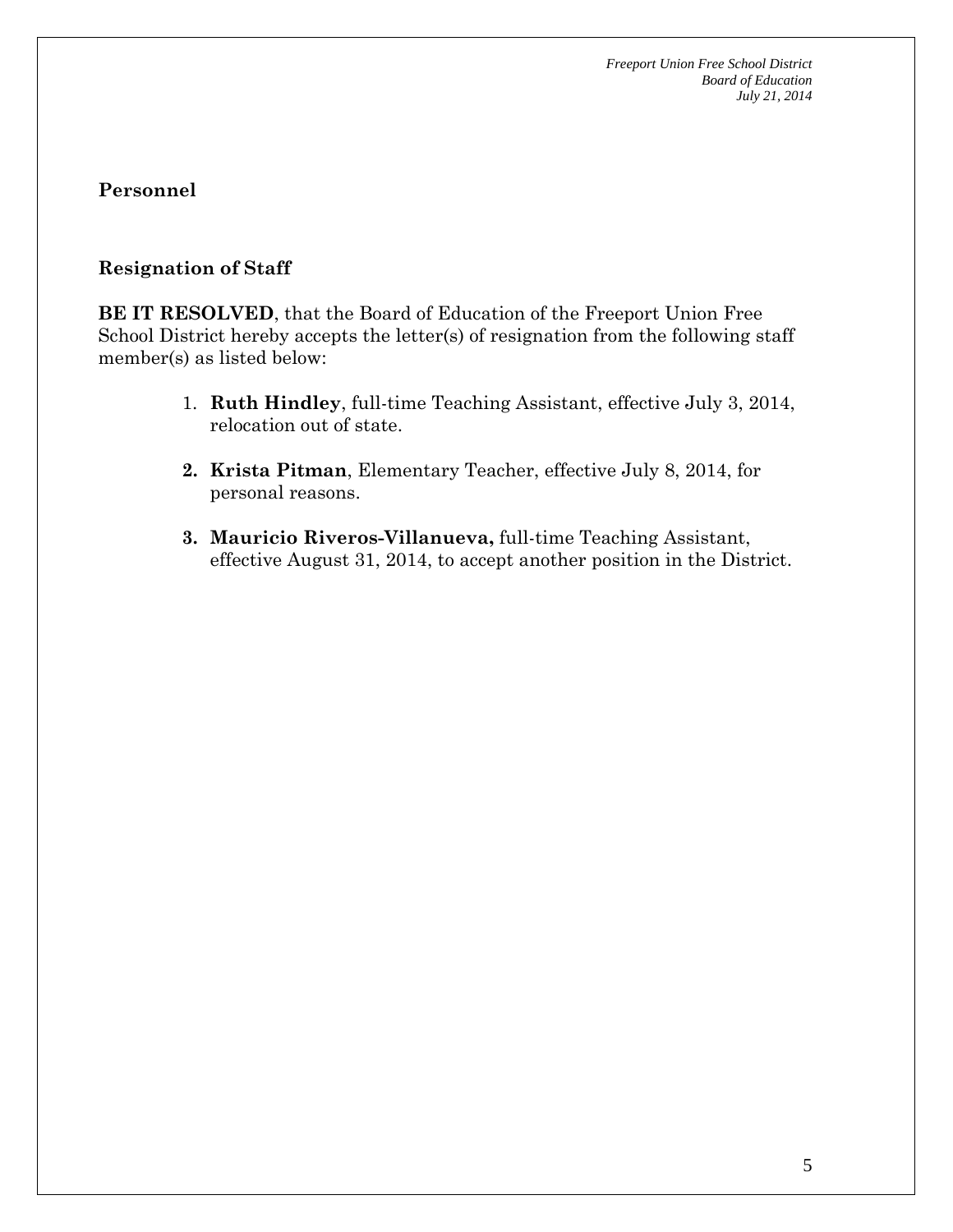### **Appointment of Instructional Staff**

**BE IT RESOLVED**, that the Board of Education of the Freeport Union Free School District, upon the recommendation of the Superintendent, hereby appoints the individuals listed in the attached Appointment of Staff Report - Temporary, in accordance with the rules of the Board of Regents. These individuals shall possess appropriate certification allowing them to serve as teachers in the public schools of New York.

#### **Probationary**

- 1. **Robin Newberg,** Reading Teacher, (new) a probationary appointment effective September 1, 2014, with anticipated tenure on September 1, 2017. Compensation for this position will be on Step 1-2A of the U4D Schedule at \$63,301. Assignment: Atkinson.
- 2. **Lisa Provenzano,** Art Teacher, (replacing J. Elias, retired) a probationary appointment effective September 1, 2014, with anticipated tenure on September 1, 2017. Compensation for this position will be on Step 1-2A of the U4D Schedule at \$63,301. Assignment: Archer.
- 3. **Kathryn Hoffman,** Health Teacher, (replacing D. Mulvey, retired) a probationary appointment effective September 1, 2014, with anticipated tenure on September 1, 2017. Compensation for this position will be on Step 1-2A of the U4D Schedule at \$63,301. Assignment: Dodd.
- 4. **Lindsey McClain,** Elementary Teacher, (replacing L. Muchnick, resigned) a probationary appointment effective September 1, 2014, with anticipated tenure on September 1, 2017. Compensation for this position will be on Step 1-2A of the U4D Schedule at \$63,301. Assignment: Bayview.
- 5. **Angelique Scarpinato,** Reading Teacher, (new) a probationary appointment effective September 1, 2014, with anticipated tenure on September 1, 2017. Compensation for this position will be on Step 1-2B of the U4D Schedule at \$65,282. Assignment: Archer.
- 6. **Maurico Riveros-Villanueva,** Elementary Teacher, (bilingual, new) a probationary appointment effective September 1, 2014, with anticipated tenure on September 1, 2017. Compensation for this position will be on Step 1-1B of the U4C Schedule at \$55,130. Assignment: Atkinson.

#### **Temporary**

**1. Blanca Adames**, 2/5 Foreign Language Teacher, Return from Preferred Eligibility List, a temporary appointment effective September 1, 2014 through August 31, 2015. Compensation for this will be on step 9-2A on the U4D Schedule at \$34,113.20. Assignment: FHS.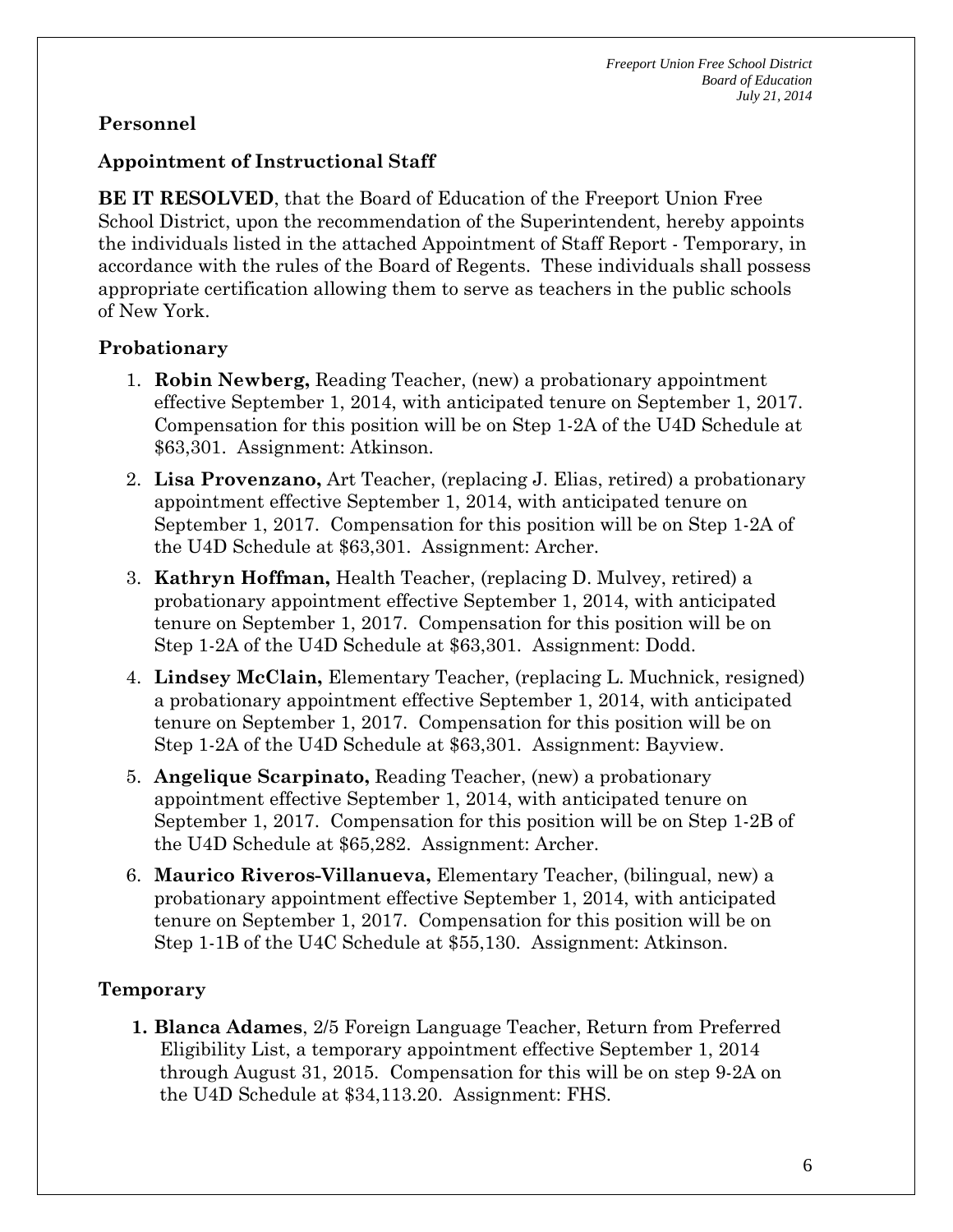### **Appointment of Staff-Non-Instructional**

**BE IT RESOLVED**, that the Board of Education of the Freeport Union Free School District hereby appoints the individuals as listed, in accordance with Civil Service Rules and Regulations.

1. **Rosa Nunez,** Food Service Worker (4 hour), (replacing V. Buckles, resigned) a probationary appointment effective September 1, 2014 for a period of 26 weeks upon Civil Service approval. Compensation for this position shall be according to the Food Service Salary Schedule at \$10,505.60. Assignment: Archer.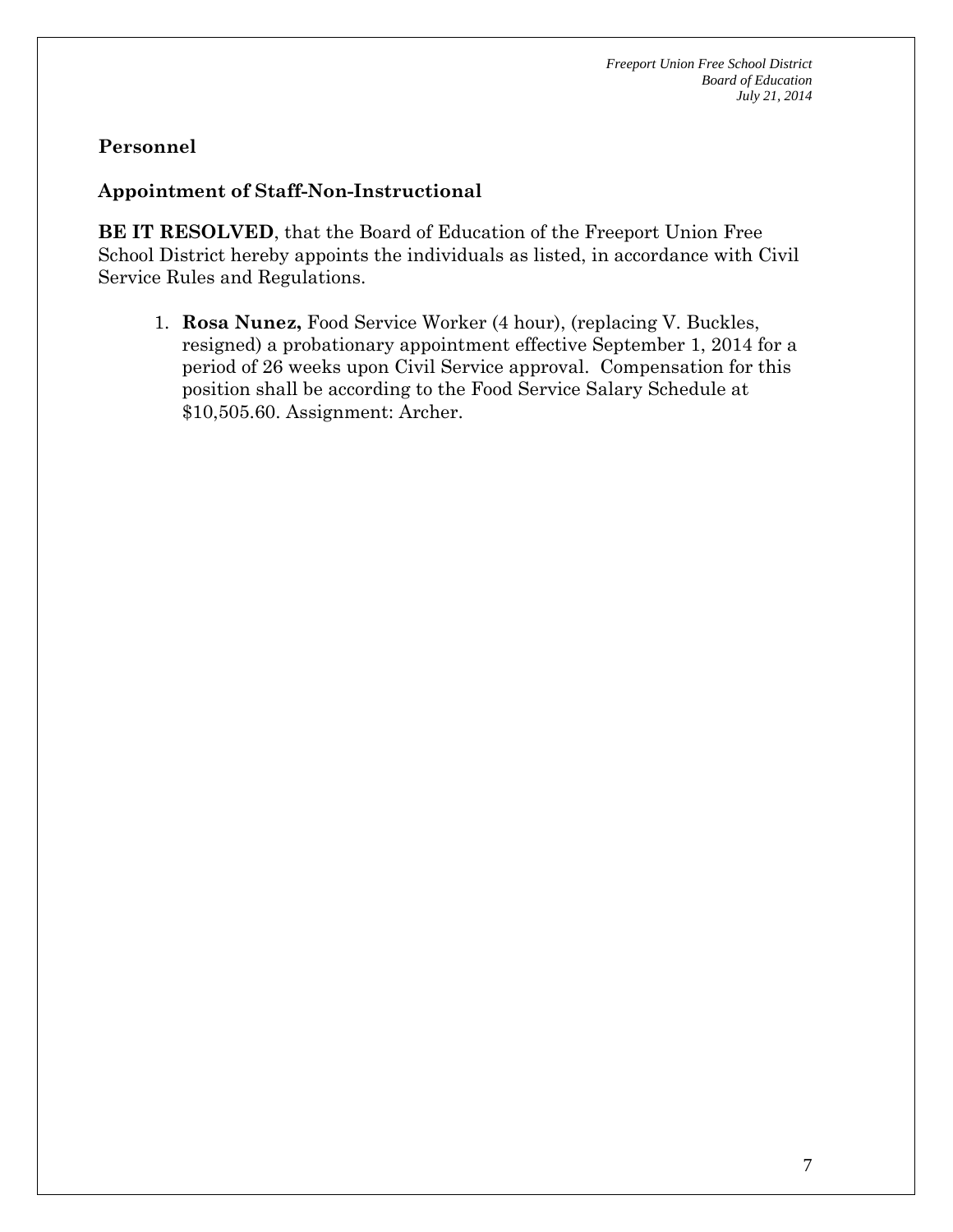#### **Appointment of Summer School Staff**

BE IT RESOLVED, that the Board of Education of the Freeport Union Free School District, upon the recommendation of the Superintendent, hereby appoints the individuals listed below in accordance with the rules of the Board of Regents. These individuals shall possess appropriate certification allowing them to serve as staff in the public schools of New York

| <b>Name</b>     | Position | Salary     |
|-----------------|----------|------------|
| Mindy Ein       | Clerical | \$2,604.80 |
| Thelma Zambrano | Clerical | \$2,604.80 |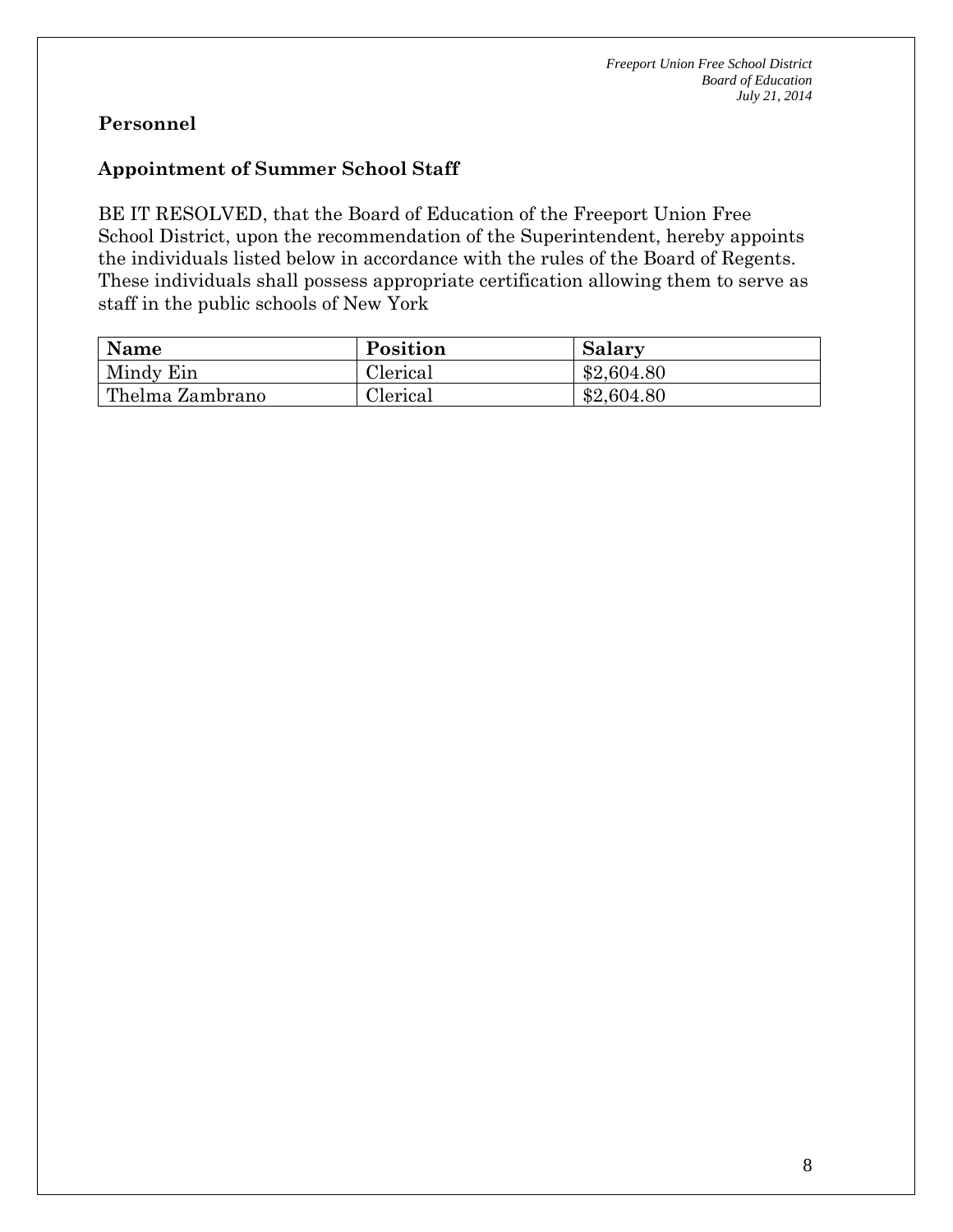#### **CSE/CPSE Minutes**

**BE IT RESOLVED,** that the Board of Education of the Freeport Union Free School District hereby accepts the minutes of the meetings of the Committee on Special Education and the Committee on Preschool Special Education for the following dates:

May 5, 8, 9, 12, 15, 16, 21, 22, 23, 27, 29, 2014

June 5, 6, 11, 12, 13, 16, 17, 18, 19, 23, 24, 2014

July 10, 2014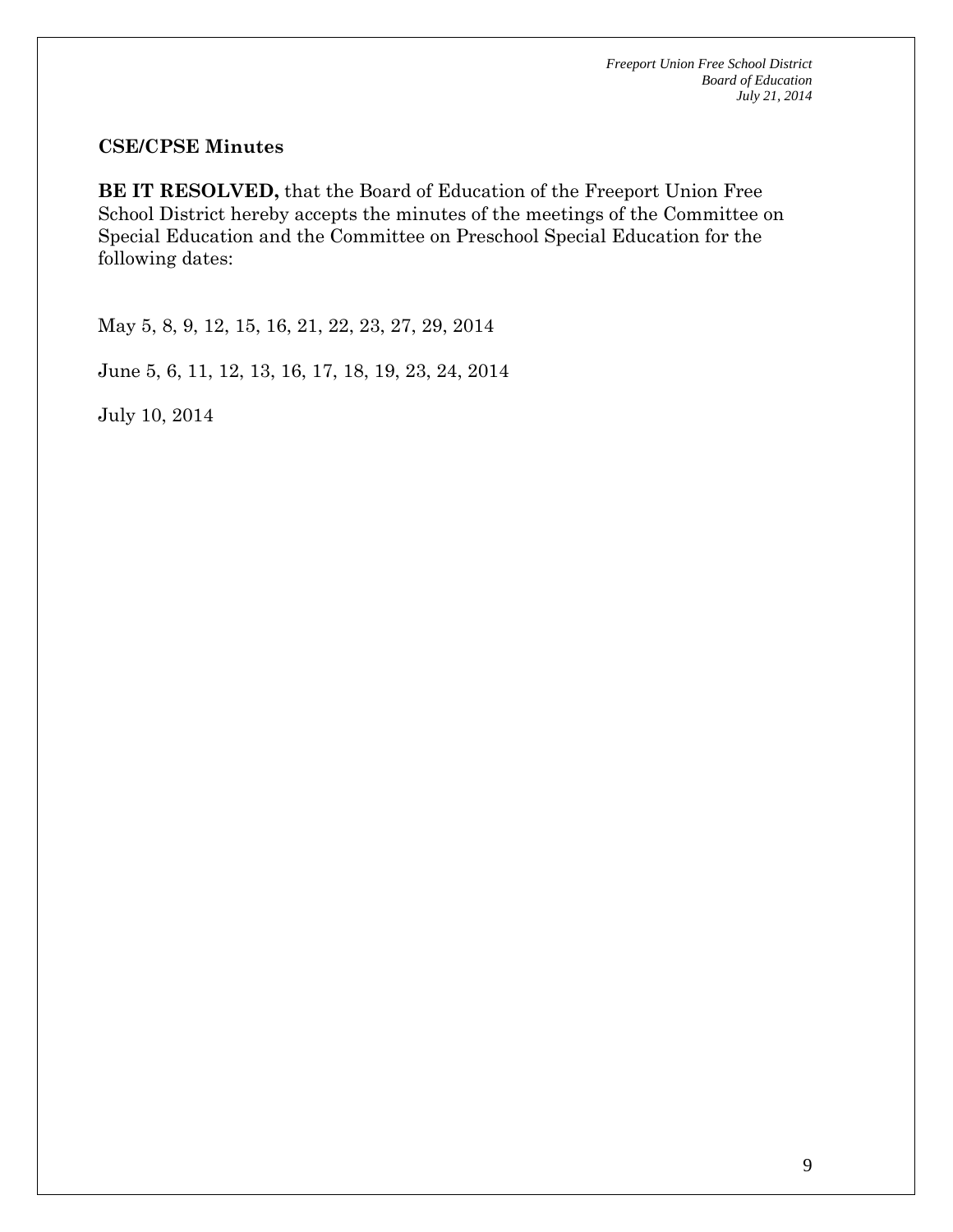# **Education**

#### **Approval of a Resolution to End the Gap Elimination Adjustment**

- **Whereas:** The NY State Gap Elimination Adjustment (GEA) was implemented in 2010 as a one-time reduction in education aid to help NY State balance its budget and the GEA has continued in every budget since then; and
- **Whereas:** The GEA since its inception has reduced state aid to the Freeport Union Free School District by \$34,720,981; and
- **Whereas:** The **reduction** in aid associated with the GEA has resulted in a cost shift to the local property tax payer in the Freeport Union Free School District; and
- **Whereas:** This cost shift has resulted in unsustainable measures being implemented to balance the Freeport Public Schools budget, including the reduction and **elimination** of school programs, personnel, and services, and the reductions of school district reserve funds; and
- **Whereas:** Efforts by the Freeport Public Schools to sustain programs and services and contain budgets are simultaneously constrained by Property Tax Cap Legislation, unfunded and underfunded mandates, state mandated increases in pension costs, and mandated implementation of Common Core Learning Standards and teacher/principal performance reviews; and
- **Whereas:** State **Funding** is constitutionally mandated and is essential to meet all mandates and obligations and to maintain the quality of education in the Freeport Public Schools; and
- **Whereas:** New York State touts recent aid increases as generous support to schools, although overall, school districts are receiving very little additional aid when compared to 2008-09; and
- **Whereas:** Some school districts have even experienced state aid decreases from 2008-09 to 2014-15;
- **Resolved,** That the Freeport Public Schools Board of Education calls upon the New York State Legislature to end Gap Elimination Adjustments when they adopt New York State's 2015-16 Annual Budget.
- **Passed** and adopted this 21st day of July, 2014 during a Board of Education meeting by the following vote: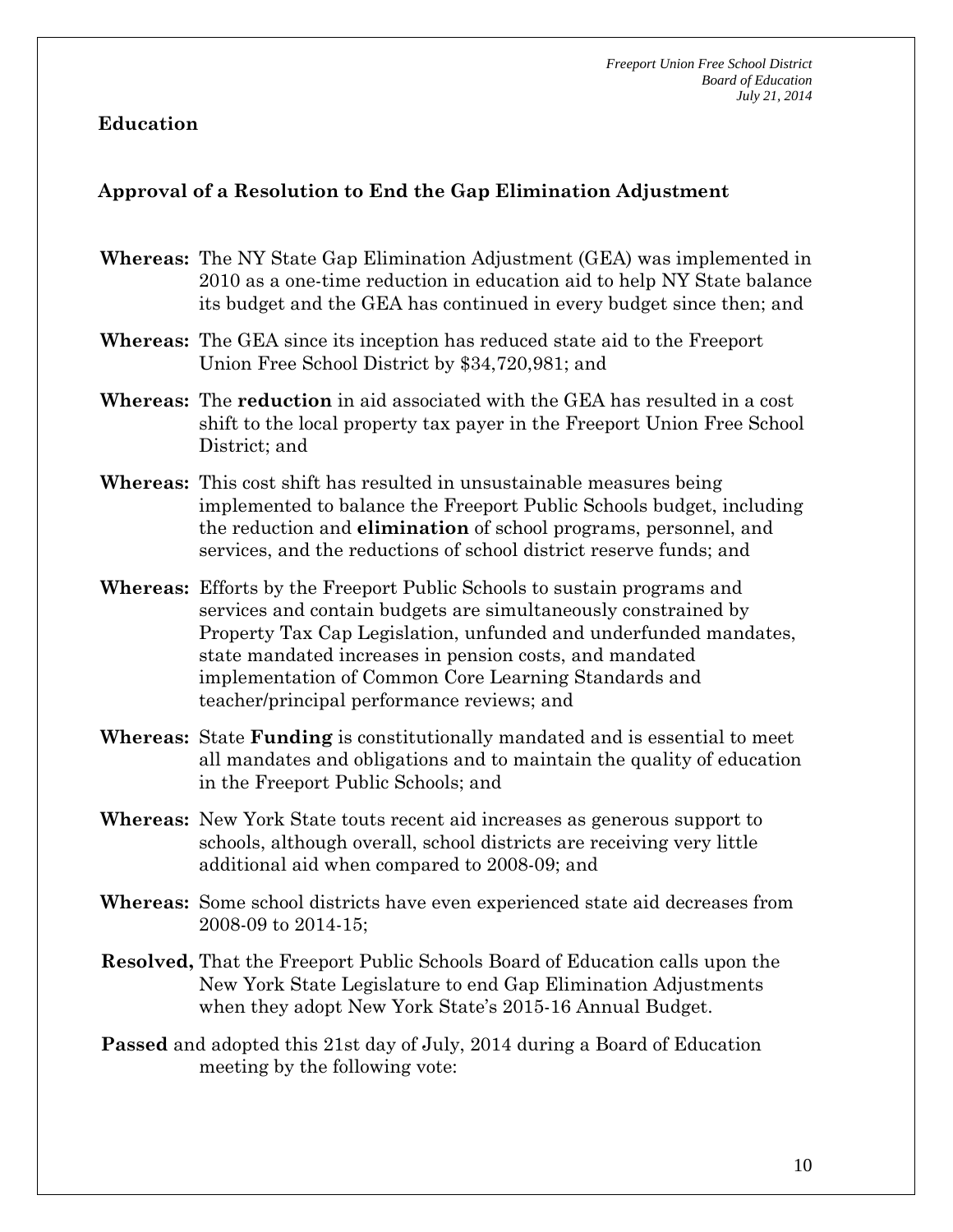# **Education**

# **Approval of a Resolution to Reform the Allocation of School Aid in New York State**

**Whereas**, all New York State public school students have a state constitutional right, upheld by the Court of Appeals in its 2006 ruling on the Campaign for Fiscal Equity (CFE) suit, to a "sound, basic education", and

**Whereas,** the State of New York has "frozen" implementation of the Foundation Aid formula it agreed to execute to **satisfy** the Court of Appeals decision rendered in the CFE suit, and

**Whereas**, a comparative study of our nation's fifty state school funding systems ranks New York State second nationally, with a letter grade of A for *Funding Adequacy*, but condemns our state's flawed **and** inequitable approach to allocation of school aid with a letter grade of F, and a bottom-tier national ranking of 42nd in *Funding Distribution*, and

**Whereas**, the State of New York has shifted a significantly larger share of the costs of PK-12 education back onto local tax payers over the past decade, thus disproportionately hurting low property wealth school districts, and the students attending those districts, and

**Whereas,** New York State has enacted Local Property Tax Levy Cap legislation that virtually assures that existing per pupil funding disparities will widen each year, and

**Whereas**, the costs of resolving New York's school funding equity problem are, based on past state legislative performance, highly likely to continue to increase in every year that school funding allocation decisions remain in the hands of the state legislature, and

**Whereas**, New York's highly politicized system for allocating school funds places great pressure upon even the most conscientious state legislator to act in a selfish manner for the benefit of residents of their own **legislative** district even in violation of the state constitution's guarantee, upheld by the Court of Appeals, that ALL children receive a "sound, basic education" with the consequence being that students of other legislative districts and regions have their educational opportunities curtailed,

**Therefore,** the School Board of **the** Freeport Union Free School District calls for the immediate establishment of a non-political *School Funding Equity Commission* that follows the model used by New York State when it established